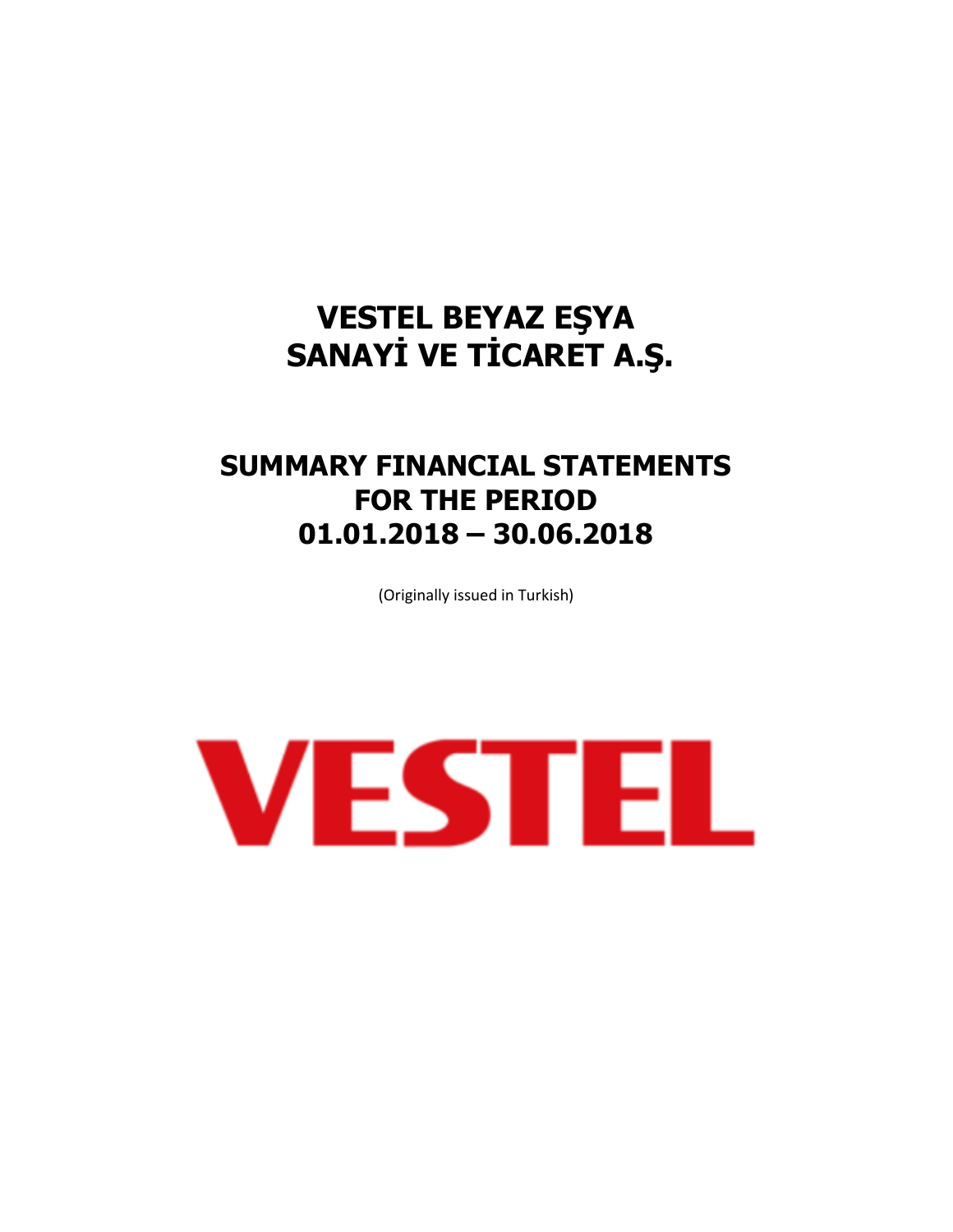SUMMARY FINANCIAL STATEMENTS FOR THE PERIOD 01.01.2018 – 30.06.2018

## **VESTEL BEYAZ EŞYA SANAYİ VE TİCARET AŞ CONDENSED INTERIM STATEMENTS OF BALANCE SHEETS AS OF 30 JUNE 2018 AND 31 DECEMBER 2017**

|                                                   |             | Reviewed   | Audited    |
|---------------------------------------------------|-------------|------------|------------|
| <b>ASSETS</b>                                     | <b>Note</b> | 30.06.2018 | 31.12.2017 |
| <b>Current Assets</b>                             |             | 2.488.359  | 2.289.940  |
| Cash and cash equivalents                         | 4           | 126.520    | 73.679     |
| Trade receivables                                 |             | 1.456.788  | 1.045.883  |
| Related parties                                   | 6           | 1.449.246  | 1.038.802  |
| Other parties                                     | 7           | 7.542      | 7.081      |
| Other receivables                                 |             | 245.465    | 645.195    |
| Related parties                                   | 6           | 104.463    | 511.898    |
| Other parties                                     | 8           | 141.002    | 133.297    |
| Derivative financial instruments                  |             | 22.098     | 4.009      |
| Derivative financial instruments held for trading | 25          | 3.038      | 1.759      |
| Cash flow hedges                                  | 25          | 19.060     | 2.250      |
| Inventories                                       | 9           | 609.445    | 500.180    |
| Prepaid expenses                                  |             | 26,002     | 13.803     |
| Other parties                                     | 10          | 26.002     | 13.803     |
| Current income tax assets                         |             |            | 1.250      |
| Other current assets                              |             | 2.041      | 5.941      |
| Other parties                                     | 16          | 2.041      | 5.941      |
| <b>Non - Current Assets</b>                       |             | 972.651    | 740.049    |
| Property, plant and equipment                     |             | 780.251    | 553.202    |
| Land and premises                                 | 11          | 39.063     | 39.063     |
| Land improvements                                 | 11          | 814        | 844        |
| <b>Buildings</b>                                  | 11          | 94.600     | 40.838     |
| Machinery and equipment                           | 11          | 473.060    | 367.398    |
| Vehicles                                          | 11          | 273        | 249        |
| Fixtures and fittings                             | 11          | 19.535     | 17.689     |
| Leasehold improvements                            | 11          | 4.299      | 4.070      |
| Construction in progress                          | 11          | 148.607    | 83.051     |
| Intangible assets                                 |             | 132.462    | 118.214    |
| Other rights                                      | 12          | 18         | 19         |
| Capitalized development costs                     | 12          | 122.536    | 109.806    |
| Other intangible assets                           | 12          | 9.908      | 8.389      |
| Prepaid expenses                                  |             | 47.619     | 62.952     |
| Other parties                                     | 10          | 47.619     | 62.952     |
| Deferred tax asset                                | 23          | 12.319     | 5.681      |
| <b>TOTAL ASSETS</b>                               |             | 3.461.010  | 3.029.989  |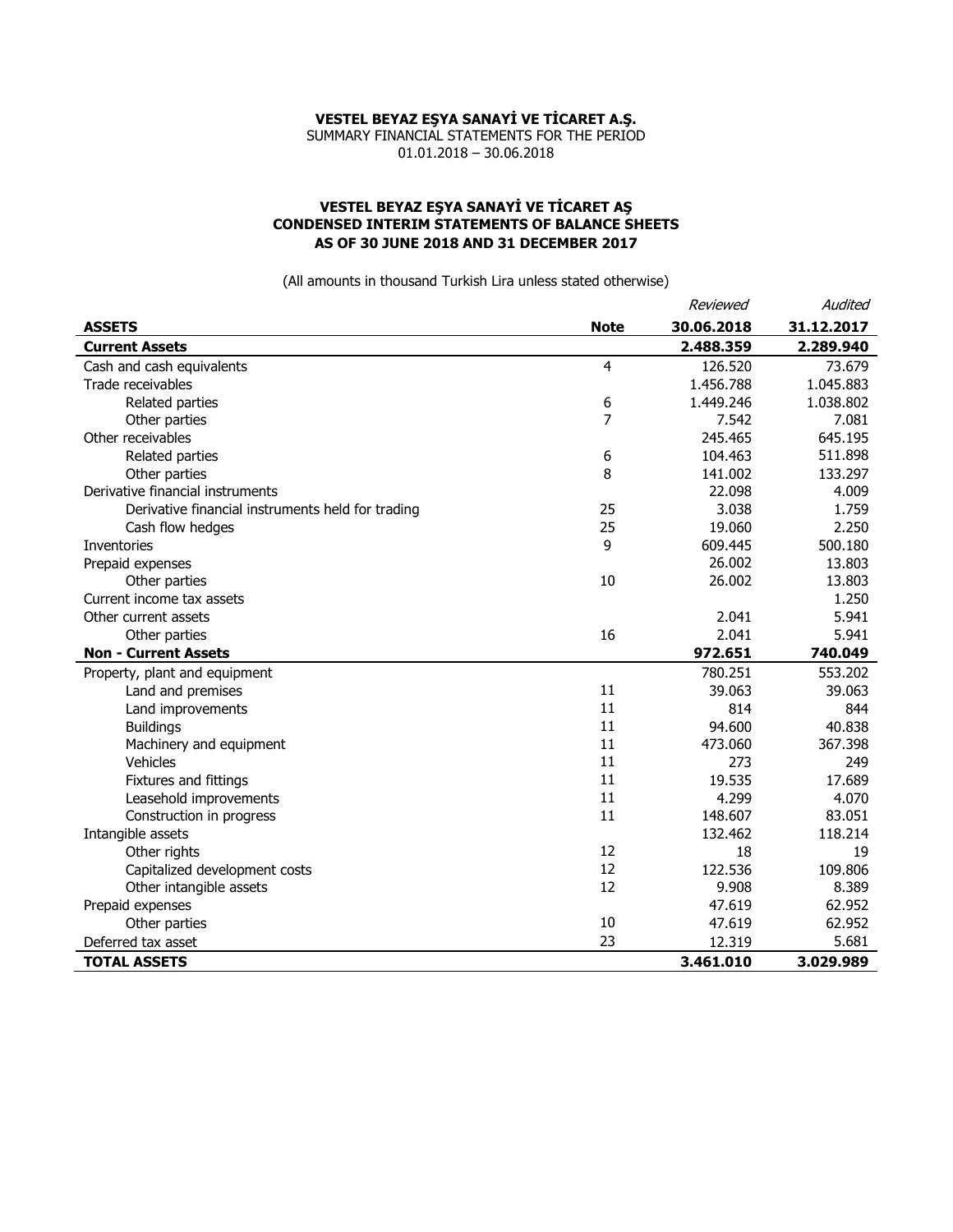SUMMARY FINANCIAL STATEMENTS FOR THE PERIOD 01.01.2018 – 30.06.2018

### **VESTEL BEYAZ EŞYA SANAYİ VE TİCARET AŞ CONDENSED INTERIM STATEMENTS OF BALANCE SHEETS AS OF 30 JUNE 2018 AND 31 DECEMBER 2017**

|                                                                             |                | Reviewed   | Audited    |
|-----------------------------------------------------------------------------|----------------|------------|------------|
| <b>LIABILITIES AND SHAREHOLDERS' EQUITY</b>                                 | <b>Note</b>    | 30.06.2018 | 31.12.2017 |
| <b>Current Liabilities</b>                                                  |                | 2.320.602  | 1.706.307  |
| Short-term financial liabilities                                            |                | 210.266    | 281.926    |
| Bank loans                                                                  | 5              | 209.712    | 281.476    |
| Leasing debts                                                               | 5              | 554        | 450        |
| Short-term portion of long-term financial liabilities                       |                | 256,200    | 70.051     |
| <b>Bank loans</b>                                                           | 5              | 256,200    | 70.051     |
| Trade payables                                                              |                | 1.707.579  | 1.242.281  |
| Related parties                                                             | 6              | 52.584     | 40.744     |
| Other parties                                                               | 7              | 1.654.995  | 1.201.537  |
| Liabilities for employee benefits                                           | 15             | 33.928     | 26.671     |
| Other liabilities                                                           |                | 75.870     | 64.507     |
| Related parties                                                             | 6              | 75.870     | 64.507     |
| Derivative financial instruments                                            |                | 17.035     | 9.977      |
| Derivative financial instruments held for trading                           | 25             | 17.035     | 5.993      |
| Derivative financial instruments held for hedging                           | 25             |            | 3.984      |
| Current income tax liabilities                                              | 23             | 1.392      |            |
| Short-term provisions                                                       | 13             | 2.820      | 2.197      |
| Other current liabilities                                                   |                | 15.512     | 8.697      |
| Other parties                                                               | 16             | 15.512     | 8.697      |
| <b>Non-Current Liabilities</b>                                              |                | 134.658    | 311.545    |
| Long-term financial liabilities                                             |                | 5.593      | 179.514    |
| <b>Bank loans</b>                                                           | 5              | 5.212      | 178.968    |
| Leasing debts                                                               | 5              | 381        | 546        |
| Trade payables                                                              |                | 18.018     | 1.959      |
| Other parties                                                               | $\overline{7}$ | 18.018     | 1.959      |
| Other payables                                                              |                | 77.315     | 98.323     |
| Related parties                                                             | 6              | 77.315     | 98.323     |
| Long-term provisions                                                        |                | 33.732     | 31.749     |
| Provisions for employee benefits                                            | 15             | 33.732     | 31.749     |
| <b>Shareholders' Equity</b>                                                 |                | 1.005.750  | 1.012.137  |
| Paid-in capital                                                             | 17             | 190.000    | 190.000    |
| Adjustments to share capital                                                | 17             | 9.734      | 9.734      |
| Share premium (Discount)                                                    | 17             | 109.031    | 109.031    |
| Other comprehensive income/expense not to be reclassified to profit or loss |                | (6.505)    | (6.203)    |
| Revaluation gain/loss                                                       |                | (6.505)    | (6.203)    |
| Other comprehensive income/expense to be reclassified to profit or loss     |                | 14.867     | (1.352)    |
| Cash flow hedges                                                            |                | 14.867     | (1.352)    |
| <b>Restricted reserves</b>                                                  | 17             | 118.206    | 111.627    |
| Retained earnings                                                           | 17             | 352.721    | 304.066    |
| Net income for the period                                                   |                | 217.696    | 295.234    |
| TOTAL LIABILITIES AND EQUITY                                                |                | 3.461.010  | 3.029.989  |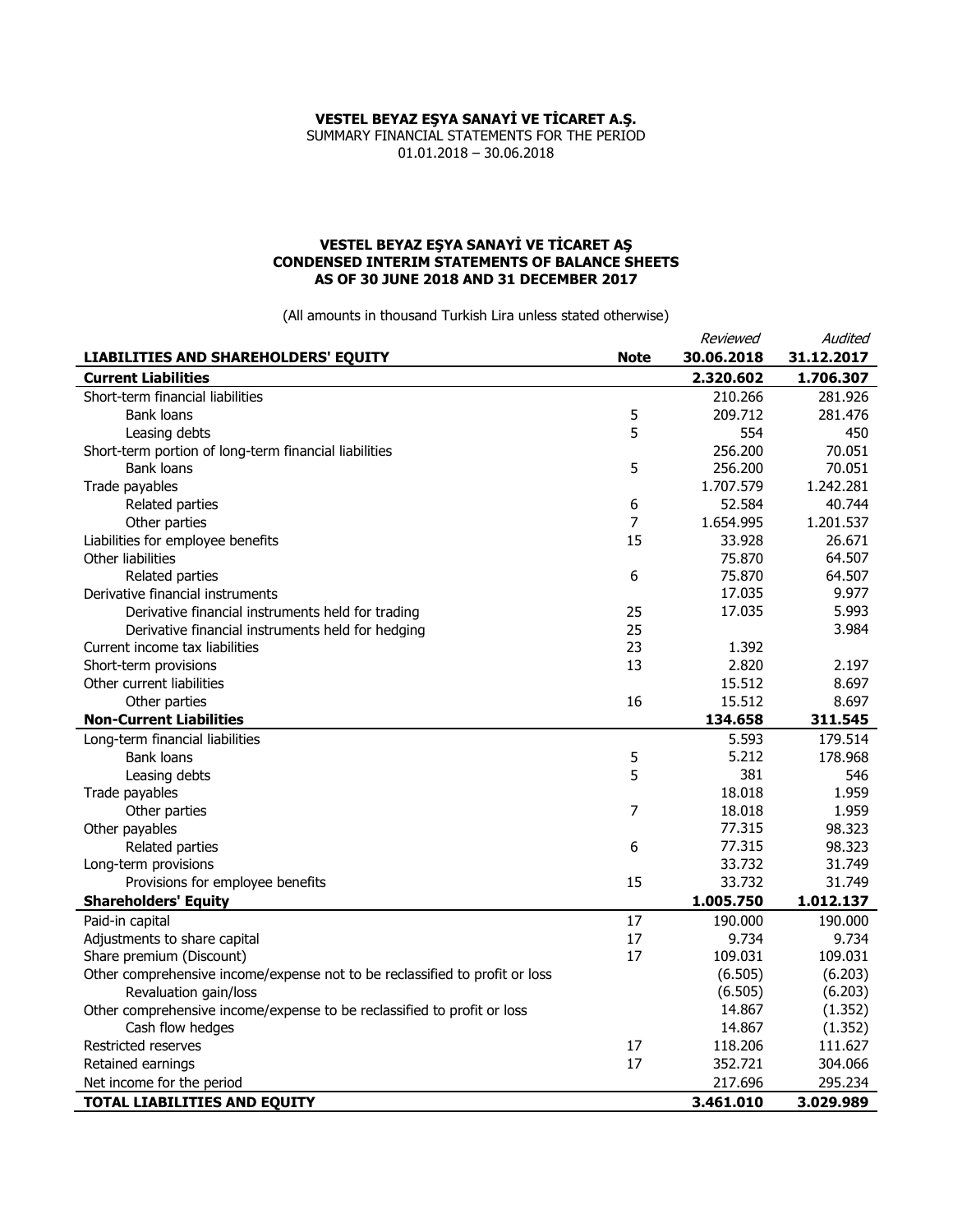SUMMARY FINANCIAL STATEMENTS FOR THE PERIOD 01.01.2018 – 30.06.2018

#### **VESTEL BEYAZ EŞYA SANAYİ VE TİCARET AŞ CONDENSED INTERIM STATEMENTS OF INCOME FOR THE PERIOD ENDED 30 JUNE 2018 AND 30 JUNE 2017**

|                                         |             | Reviewed    | Reviewed    |
|-----------------------------------------|-------------|-------------|-------------|
|                                         |             | $01.01 -$   | $01.01 -$   |
|                                         | <b>Note</b> | 30.06.2018  | 30.06.2017  |
| Revenue                                 | 18          | 2.388.326   | 1.744.512   |
| Cost of sales                           | 18          | (2.026.262) | (1.527.999) |
| <b>Gross Profit</b>                     |             | 362.064     | 216.513     |
| General & Administrative expenses       | 20          | (31.019)    | (24.018)    |
| Marketing expenses                      | 20          | (32.139)    | (24.519)    |
| Research & Development expenses         | 20          | (19.150)    | (15.376)    |
| Other income from operating activities  | 21          | 189.631     | 140.375     |
| Other expense from operating activities | 21          | (246.047)   | (80.857)    |
| <b>Operating Profit/Loss</b>            |             | 223.340     | 212.118     |
| Financial income                        | 22          | 157.938     | 56.495      |
| Financial expense                       | 22          | (172.230)   | (125.488)   |
| <b>Profit Before Tax</b>                |             | 209.048     | 143.125     |
| Tax benefit/(expense)                   |             | 8.648       | (3.673)     |
| Current tax benefit/(expense)           | 23          | (2.490)     | (4.393)     |
| Deferred tax benefit/(expense)          | 23          | 11.138      | 720         |
| <b>Net Income for the Period</b>        |             | 217.696     | 139.452     |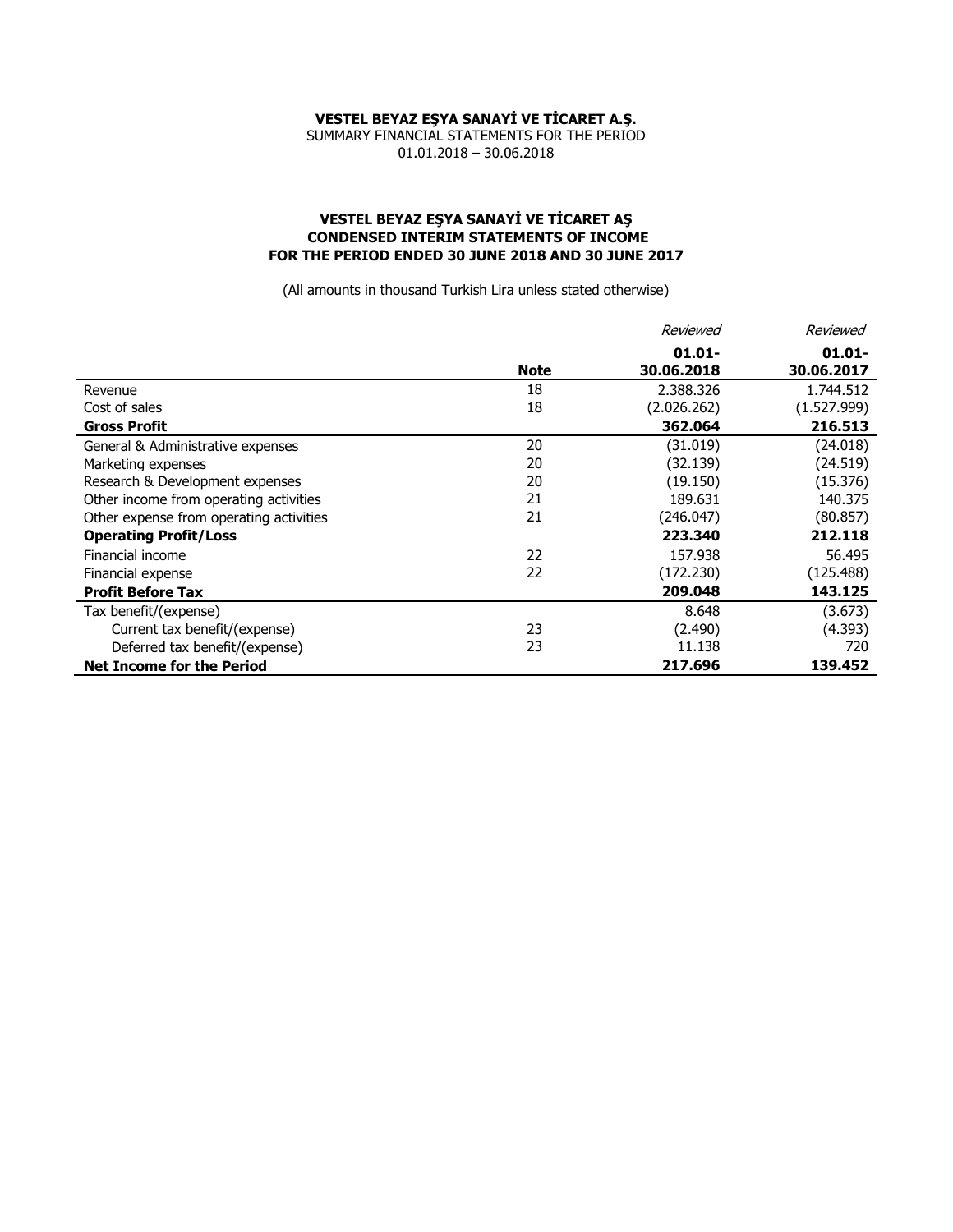SUMMARY FINANCIAL STATEMENTS FOR THE PERIOD 01.01.2018 – 30.06.2018

#### **VESTEL BEYAZ EŞYA SANAYİ VE TİCARET AŞ CONDENSED INTERIM STATEMENTS OF CASHFLOWS FOR THE PERIOD ENDED 30 JUNE 2018 AND 30 JUNE 2017**

|                                                            |                | Reviewed   | Reviewed   |
|------------------------------------------------------------|----------------|------------|------------|
|                                                            |                | $01.01 -$  | $01.01 -$  |
|                                                            | <b>Note</b>    | 30.06.2018 | 30.06.2017 |
| <b>Net Cash Provided by Operating Activities:</b>          |                | 307.861    | (142.118)  |
| Net income for the period                                  |                | 217.696    | 139.452    |
| Adjustments to reconcile net income                        |                | 118.628    | 76.610     |
| Depreciation and amortization                              | 11             | 74.876     | 51.780     |
| Impairment on inventories                                  | 9              | 346        | 1.038      |
| Provisions                                                 |                | 5.086      | 4.426      |
| Provisions for employment termination benefits             | 15             | 4.463      | 4.426      |
| Provisions for lawsuits and/or penalties                   | 14             | 623        |            |
| Interest income                                            | 22             | (35.369)   | (11.107)   |
| Interest expense                                           | 22             | 22.481     | 18.907     |
| Unrealized foreign exchange differences                    |                | 55.256     | 25.203     |
| Fair value (gain)/loss on derivative financial instruments |                | 9.763      | (16.149)   |
| Tax (benefit)/expense                                      |                | (8.648)    | 3.673      |
| (Gain)/loss from sales of tangible assets                  |                | (479)      | (246)      |
| Other                                                      | $\overline{4}$ | (4.684)    | (915)      |
| <b>Changes in working capital</b>                          |                | (25.758)   | (349.158)  |
| (Increase)/decrease in trade receivables                   |                | (410.905)  | (378.824)  |
| Related parties                                            | 6              | (410.444)  | (374.266)  |
| Other parties                                              | 7              | (461)      | (4.558)    |
| (Increase)/decrease in other receivables                   |                | (7.705)    | (49.791)   |
| Other parties                                              | 8              | (7.705)    | (49.791)   |
| (Increase)/decrease in inventories                         | 9              | (109.611)  | (235.477)  |
| (Increase)/decrease in pre-paid expenses                   | 10             | 3.134      | (14.172)   |
| Increase/(decrease) in trade payables                      |                | 481.357    | 325.235    |
| Related parties                                            | 6              | 11.840     | 19.874     |
| Other parties                                              | 7              | 469.517    | 305.361    |
| Increase/(decrease) in employee termination benefits       | 15             | 7.257      | 9.973      |
| Other                                                      |                | 10.715     | (6.102)    |
| (Increase)/decrease in other assets                        | 16             | 3.900      | 188        |
| Increase/(decrease) in other liabilities                   | 16             | 6.815      | (6.290)    |
| <b>Cash Flows From (Used in) Operations</b>                |                | 310.566    | (133.096)  |
| Employee termination benefits paid                         | 15             | (2.857)    | (2.866)    |
| Current income tax paid                                    | 23             | 152        | (6.156)    |
| <b>Net Cash From Investing Activities:</b>                 |                | 91.741     | 129.595    |
| Cash provided from sales of tangible assets                |                | 518        | 1.073      |